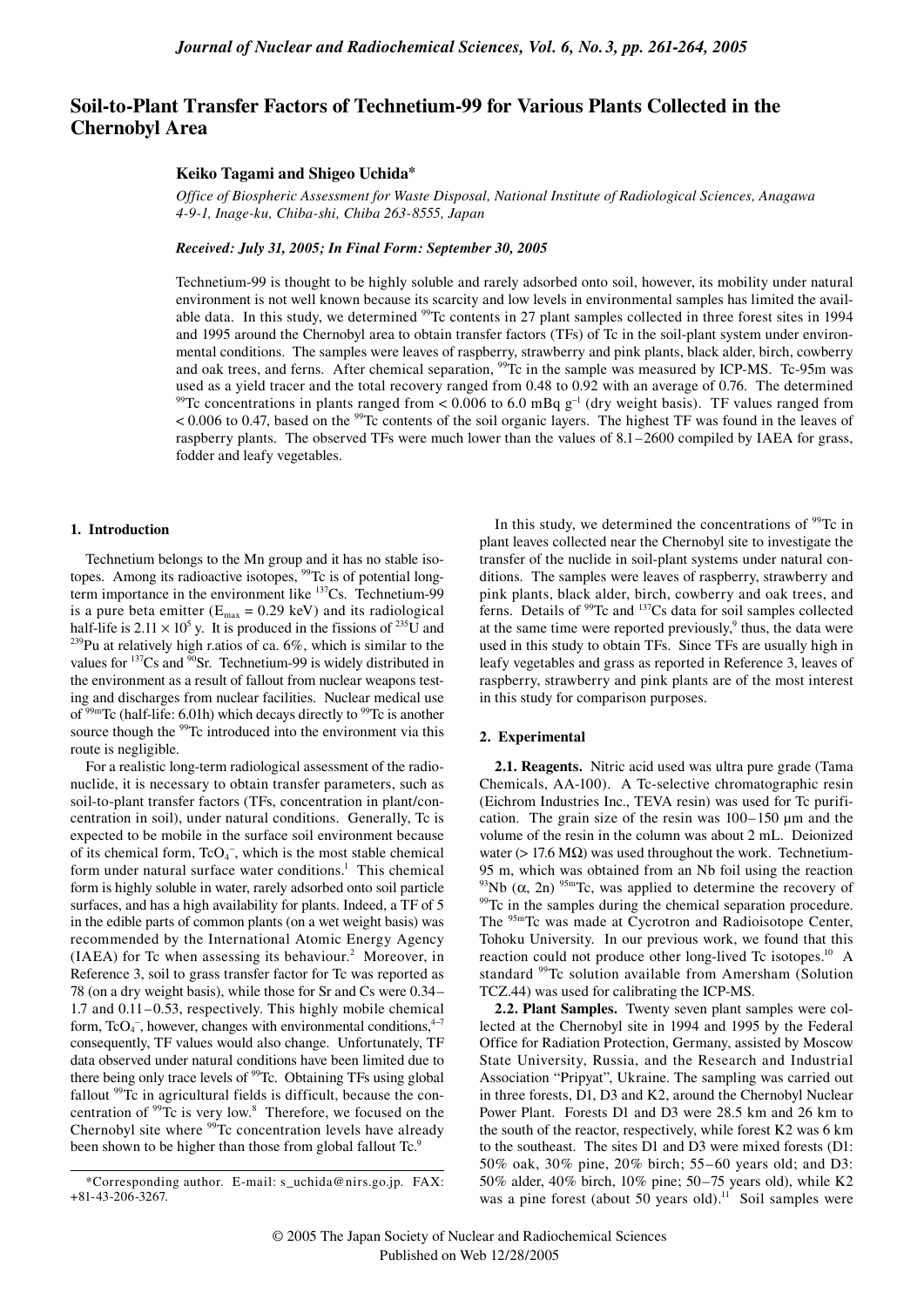also collected at the same sampling sites and the details were reported previously.<sup>9</sup>

The plant samples were leaves of various plants grown in the forests (Table 1). They were separated into three groups, that is, Fern, Herb (raspberry, strawberry and pink), and Tree (black alder, birch, cowberry and oak). After the samples were oven dried at 110 °C, they were thoroughly milled. Then they were transferred to plastic bottles and stored at room temperature.

**TABLE 1: Chemical Recovery and Concentration of 99Tc in Plant Samples Collected in Forests within the 30-km Zone Around the Chernobyl Nuclear Power Plant**

| Group | Sampling<br>site | Sample  | Plan               | Dry<br>weight<br>(g) | Recovery | Technetium-99<br>$(mBq g-dry^{-1})$ |
|-------|------------------|---------|--------------------|----------------------|----------|-------------------------------------|
| Fern  | K <sub>2</sub>   | 94F-1a* |                    | 1.01                 | 0.847    | 2.42<br>$\pm 0.18$                  |
|       |                  | 94F-1b* |                    | 1.01                 | 0.895    | 2.37<br>± 0.29                      |
|       |                  | 94F-1c* |                    | 2.61                 | 0.884    | 2.31<br>± 0.26                      |
|       |                  | 95F-1   |                    | 4.04                 | 0.829    | $0.603 \pm 0.045$                   |
|       |                  | 95F-2   |                    | 2.00                 | 0.749    | 3.79 $\pm 0.35$                     |
|       | D <sub>3</sub>   | 94F-1   |                    | 7.02                 | 0.661    | < 0.040                             |
|       |                  | 95F-1   |                    | 9.06                 | 0.483    | < 0.031                             |
|       |                  | 95F-2   |                    | 4.03                 | 0.844    | < 0.069                             |
| Herb  | K <sub>2</sub>   | 94G-1   | Raspberry          | 4.04                 | 0.599    | $4.04 \pm 0.42$                     |
|       |                  | 94G-2a* | Strawberry         | 4.03                 | 0.747    | 1.30<br>$\pm 0.17$                  |
|       |                  | 94G-2b* |                    | 2.07                 | 0.852    | 1.57<br>± 0.16                      |
|       |                  | 95G-1   | Pink               | 3.99                 | 0.739    | 6.02<br>$\pm 0.52$                  |
|       |                  | 95G-2   | Raspberry          | 17.0                 | 0.762    | 3.61<br>$\pm 0.33$                  |
|       | D1               | 94G-1a* | Strawberry         | 6.98                 | 0.596    | $0.254 \pm 0.022$                   |
|       |                  | 94G-1b* |                    | 2.22                 | 0.824    | $0.451 \pm 0.090$                   |
|       |                  | 94G-2   | Raspberry          | 25.1                 | 0.563    | $0.222 \pm 0.017$                   |
|       |                  | 95G-1   | Raspberry          | 35.3                 | 0.901    | $0.257 \pm 0.021$                   |
|       | D <sub>3</sub>   | 94G-1a* | Strawberry         | 10.2                 | 0.868    | $0.215 \pm 0.016$                   |
|       |                  | 94G-1b* |                    | 1.82                 | 0.844    | 0.231<br>0.025                      |
|       |                  | 94G-1c* |                    | 2.81                 | 0.823    | 0.192<br>0.029                      |
|       |                  | 94G-2   | Raspberry          | 20.0                 | 0.706    | $0.094 \pm 0.008$                   |
|       |                  | 94G-3   | Raspberry          | 4.02                 | 0.553    | $0.128 \pm 0.011$                   |
|       |                  | 95G-1   | Raspberry          | 16.2                 | 0.915    | $0.016 \pm 0.003$                   |
| Tree  | D1               | 94T-1   | Oak                | 45.4                 | 0.898    | < 0.006                             |
|       |                  | 95T-1   | Oak                | 25.2                 | 0.883    | $0.013 \pm 0.001$                   |
|       | D <sub>3</sub>   | 94T-1   | Birch              | 7.99                 | 0.878    | < 0.035                             |
|       |                  | 94T-2   | Oak                | 7.00                 | 0.652    | < 0.040                             |
|       |                  | 94T-3   | Cowberry           | 5.04                 | 0.850    | < 0.056                             |
|       |                  | 94T-4   | <b>Black</b> alder | 10.0                 | 0.633    | < 0.028                             |
|       |                  | 95T-1   | Birch              | 10.0                 | 0.685    | < 0.028                             |
|       |                  | 95T-2   | <b>Black alder</b> | 12.1                 | 0.543    | < 0.023                             |
|       |                  | 95T-3   | Oak                | 10.1                 | 0.856    | < 0.028                             |
|       |                  | 95T-4   | Cowberry           | 8.06                 | 0.843    | $0.094 \pm 0.011$                   |

\*: Replicates.

The activities of  $137Cs$  in the samples were measured with a Ge detector (Seiko EG&G Ortec) coupled with a multi channel analyzer (Seiko EG&G, Model 7800) before the chemical separation for <sup>99</sup>Tc.

**2.3. Chemical separation.** A simple wet digestion method in combination with an extraction chromatographic resin separation method was applied for  $\frac{99}{2}$ C. About 1–45 g portions of the plant samples were incinerated at 450 ˚C in an electrical oven for 2 h to decompose organic matter. Then, in order to obtain the recoveries of  $99$ Tc, a certain amount of  $95m$ Tc was added and they were mixed uniformly. Next Tc was extracted with 4 M HNO<sub>3</sub> while heating the samples at 100  $^{\circ}$ C in a glass beaker covered with a watch glass. The residue was removed by filtration and the solution was diluted to obtain the acidity of ca. 0.1M HNO<sub>3</sub> and passed through a TEVA resin column to purify and concentrate Tc isotopes. Because ICP-MS cannot differentiate between  $99Ru$  and  $99Tc$ , it is necessary to remove all Ru from the final sample solution prior to ICP-MS measurement. Ruthenium present in the sample solution is not effectively retained on the TEVA resin and passes directly through the resin, while almost all Tc is extracted on the resin.<sup>12</sup> The column was then washed with  $2 M HNO<sub>3</sub>$  to remove any remaining trace Ru and other matrix elements which interfered with <sup>99</sup>Tc measurement by ICP-MS. Technetium adsorbed on the resin was eluted with  $5 \text{ mL of } 8 \text{ M HNO}_3$  solution. The volume of the 99Tc fraction from the TEVA column solution was reduced to near dryness  $(< 70 °C)$  and then dissolved in 5 mL of 2%  $HNO<sub>3</sub>$  solution. Details of this method are in the literature.<sup>13</sup>

**2.4. Measurements.** Radiochemical recoveries of Tc plant samples were monitored with  $95m$ Tc activities in the final 2%  $HNO<sub>3</sub>$  solutions before ICP-MS measurements. The gammarays (204 keV), was measured with a NaI (Tl) scintillation counter (Aloka, ARC-380) for 20 min. Then the solution was introduced into an ICP-MS (Yokogawa, PMS-2000) to measure <sup>99</sup>Tc for 10 min. The typical detection limit in solutions, calculated as three times the standard deviation of the blank, was 0.03 mBq mL<sup>-1</sup>.

#### **3. Results and Discussion**

**3.1. Technetium-99 concentrations in plant samples.** Total chemical recoveries throughout the method with  $95mTc$  are listed in Table 1, and they ranged from 0.48 to 0.92 with an average of 0.76. No relation was found between sample amount and recovery. Three replicates of samples K2-94F-1 and D3- 94G-1 were used in amounts of 1–2.6 g and 1.8–10.2 g, respectively, and there were no differences between their recoveries. However, the recoveries of two sub-samples of K2-94G-2 and D1-94G-1 differed by about 0.1 and 0.2, respectively; when sample amounts increased, the recoveries decreased. Possibly, plant matrices, such as K, Ca and Cl, would affect the  $99Tc$ recovery, especially at the TEVA resin separation steps.

Technetium-99 concentrations in all samples are also listed in Table 1 and they ranged from <  $0.006$  to  $6.0$  mBq  $g^{-1}$ . For 11 samples, especially in the Tree group, it was hard to determine <sup>99</sup>Tc, because of its low concentration. Since K2 was closer to the reactor than the other 2 sites were, Fern and Herb groups showed higher <sup>99</sup>Tc concentrations in K2 than in D1 and D3. No Tree group samples were available from K2; however, we expected <sup>99</sup>Tc concentrations in tree leaves would be higher at K2 than at the other 2 sites as well, although the concentrations should be much lower than those of Fern and Herb groups.

Then, by calculating activity ratios of  $99$ Tc to  $137$ Cs in plant samples, we were able to compare uptake behavior of these elements. The results are shown in Figure 1. Previously, it was reported that the soil organic layer in these sites had  $\rm{^{99}Tc/^{137}Cs}$ activity ratios of between  $(0.37-1.24) \times 10^{-4.9}$  These data were based on total activity ratio; the bioavailability of <sup>137</sup>Cs should be much smaller than that of  $\rm{^{99}TcO_4}^-$  due to their different chemistries and fixation mechanisms by soils. Consequently, higher activity ratios in the plants than in the soils were expected if Tc was in TcO<sub>4</sub><sup>-</sup>. At K2, the activity ratios for the Fern group were lower than that for the soils, while the Herb group showed higher activity ratios than soils did. It is well known that fern plants can adsorb much more Cs than more highly evolved plants can, and this could be the reason for their low activity ratios. For the samples at D1 and K2, the ratios for the Herb group were usually about 5−10 times higher than those for the soils, that is, bioavailability of Tc at D1 and K2 sites was 5−10 times higher than that of Cs. However the Tc bioavailability was smaller than expected from their reported  $TFs<sup>3</sup>$  since  $TF$  of  $Tc$ was 150−800 times higher than that of Cs. There was no clear magnitude difference for the Tree group and soils. On the other hand, the ratios at D3 were usually lower than those in soils for Herb and Tree groups which implied that <sup>99</sup>Tc bioavailability there was much lower than expected. The results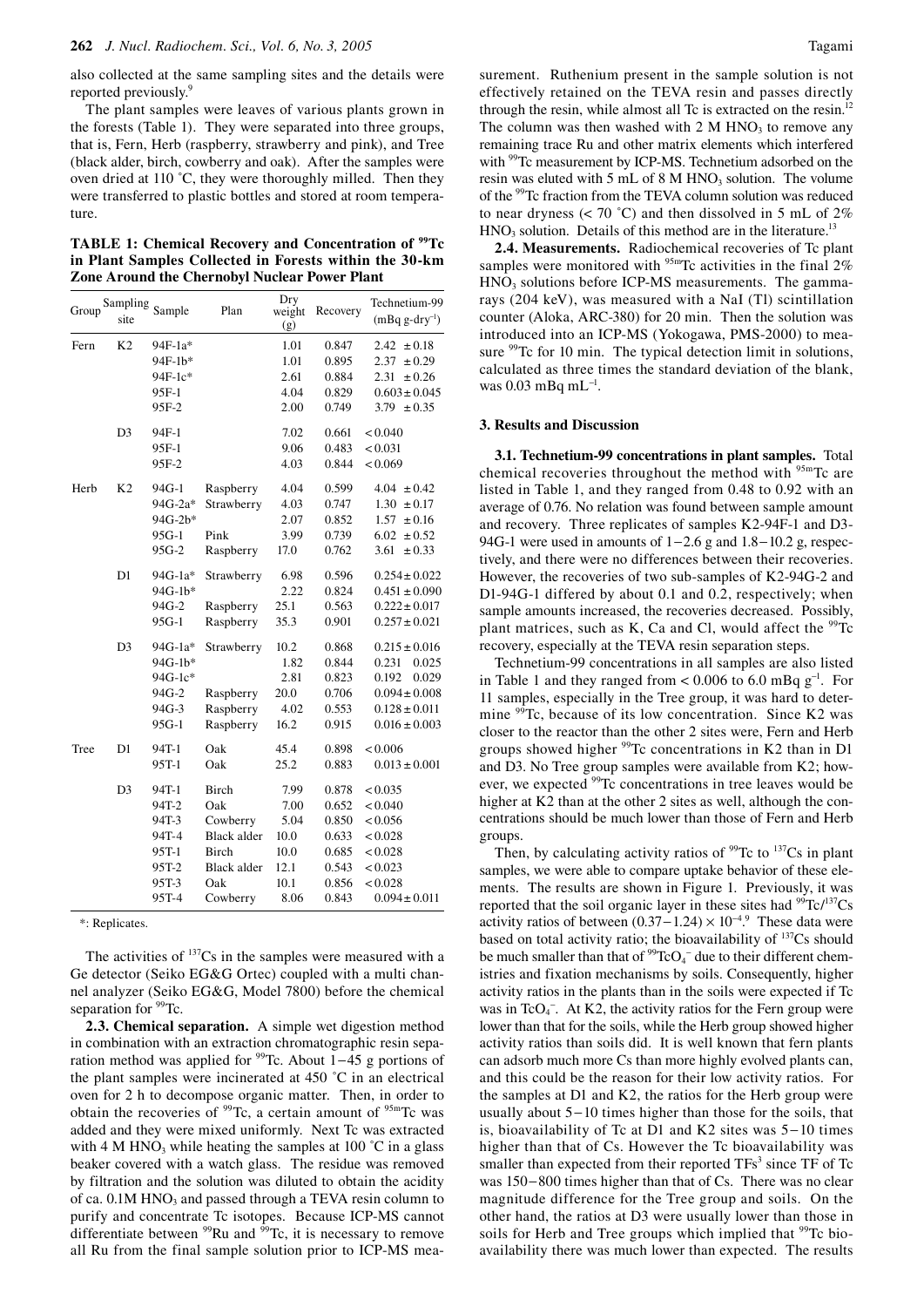

**Figure 1.** Activity ratio of  $99$ Tc to  $137$ Cs in plant samples collected in forests within the 30-km zone around the Chernobyl Nuclear Power Plant. Bars show counting error (1 sigma).

suggested that most part of the Tc was not pertechnetate form.

**3.2. Transfer factor for <sup>99</sup>Tc.** In general, TF is defined as the ratio of activity concentration in plant (in Bq  $g^{-1}$  dry weight (DW)) to activity concentration in soil (in Bq  $g^{-1}$  DW). It has been noted that forest under story plants are expected to take up radionuclides mainly from organic layers<sup>9</sup> and therefore, concentration of 99Tc in organic soil would be important for estimation of its uptake. For this reason, we calculated TFs in terms of activity concentration in a plant relative to activity concentration in organic soil. In the soils, as reported previously,<sup>9</sup> concentrations of <sup>99</sup>Tc were  $8.6 \pm 0.3$  Bq g<sup>-1</sup> in 1994 and 13.4 ± 0.2 Bq g<sup>-1</sup> in 1995 for K2 site,  $1.1 \pm 0.02$  Bq g<sup>-1</sup> (combined sample from 1994 and 1995) for D1 and  $2.4 \pm 0.01$  Bq  $g^{-1}$ in 1994 and  $1.72 \pm 0.05$  Bq g<sup>-1</sup> in 1995 for D3 site.

Figure 2 shows the TFs of Tc for all the samples. They ranged from < 0.016 to 0.28 for Fern, 0.009 to 0.47 for Herb and  $< 0.006$  to 0.05 for Tree groups based on the <sup>99</sup>Tc contents of the organic layers. The highest TF was found in the leaves of raspberry. The observed-TFs were lower than the IAEAcompiled values of 8.1−2600 for leafy vegetables, fodder and grass<sup>3</sup>; other reported values are as listed in Table 2. Comparing

**TABLE 2: Transfer Factors for Tc Reported for Various Plants Grown in Soil**

| Crop                            | TF                        | Conditions               | Reference  |
|---------------------------------|---------------------------|--------------------------|------------|
| Soybean, Leaves<br>Wheat, Blade | $85 - 186$<br>$312 - 476$ | Silt loam, Pot           | 14         |
| Herbaceous<br>vegetation        | $6.7 - 22$                | Silt loam, Field         | 15         |
| Radish                          | 2.1, 9.5<br>9.5, 14.2     | $pH = 5.7$<br>$pH = 6.7$ |            |
| Chard                           | 2.6<br>6.3                | $pH = 5.7$<br>$pH = 6.7$ | 4          |
| Turnip                          | 4.5<br>7.4                | $pH = 5.7$<br>$pH = 6.7$ |            |
|                                 |                           | > 10y aged, Field        |            |
| Grass pasture mixture           | 6                         | 3 y Lysimeter            | 5          |
| Grass                           | $0.91 - 3.02$             | Reclaimed land, Field    | 16         |
| Green vegetables                | 1.2                       | Reclaimed land, Field    | 17         |
| Rye grass                       | $44 - 371$                | Cambisol, Pot            | 18         |
| Herbaceous<br>vegetation        | $0.009 - 0.47$            | Podzol, Peat-gley, Field | This study |



**Figure 2.** Soil-to-plant transfer factor of <sup>99</sup>Tc in plant samples. The <sup>99</sup>Tc concentration data are from reference 5. Error bars show counting error (1 sigma). Arrows indicate that TFs are lower than the values estimated from the detection limit for <sup>99</sup>Tc.

the TF for Tc reported for various plants grown in soil, the present results were almost the same as the data observed in reclaimed land,<sup>16</sup> although the data from pot experiments<sup>14, 18</sup> were much higher.

From these results, we concluded Tc bioavailability in the natural environment would be lower than the bioavailabilities obtained from laboratory studies that used TcO<sub>4</sub><sup>-</sup> to obtain Tc TFs. Previously, we observed that there are three main paths for  $TcO<sub>4</sub>^-$  uptake by plants.<sup>19</sup> However, no clear path has been reported for the other Tc chemical forms. It is known that the most plant-available form of Tc is  $TcO<sub>4</sub>^-$ , and other forms, such as Tc-cysteine, have less availability to plants.20 Thus, as written above,  $TcO<sub>4</sub>$  was not the only Tc chemical from in these forests. Possibly most Tc was in less soluble form, such as organically bound forms, sesquioxide bound and lower oxidation forms. $<sup>6</sup>$ </sup>

Concerning the Herb group, the TFs were 0.17−0.47 at K2, 0.20−0.32 at D1 and 0.009−0.086 at D3. The TFs for the samples collected at D3 were lower than those at D1 and K2. This might be due to the fact that D3 was a so-called wet forest and reducing conditions might possibly exist. The bioavailable Tc was presumably influenced by the soil redox conditions. Since the anaerobic condition was established by waterlogging and activity of microorganisms, Tc would be transformed from to a lower oxidation and less available form such as  $TcO<sub>2</sub>$ ,  $TcO(OH)$ <sub>2</sub> or  $TcS_2$  under a relatively low redox condition. Due to the relatively low redox conditions of the D3 site, the TFs were lower than those in K2 and D1 sites.

Thus, the low TFs we observed in this study implied that 8− 9 years after <sup>99</sup>Tc release from the Chernobyl Nuclear Power Plant, Tc should have been transformed to insoluble or less plant-available forms. Technetium would not be in readily available form to plants in the environment.

**Acknowledgements.** We are grateful to Dr. W. Rühm, Ludwig Maximilians University Munich, Germany, Dr. M. Steiner, BfS**·**Institute of Radiation Hygiene, Germany and Dr. E. Wirth, Institute for Atmospheric Radioactivity, Germany, for providing us with the plant samples. We would like to express our deep gratitude to Dr. T. Sekine, Tohoku University, Japan, for his help in the generation of  $95m$ Tc.

# **References**

- (1) D. G. Brookins, *Eh-pH Diagrams for Geochemistry*  (Springer-Verlag Berlin, 1988), 97-99.
- (2) International Atomic Energy Agency, *Generic Models and Parameters for Assessing the Environmental Transfer of*